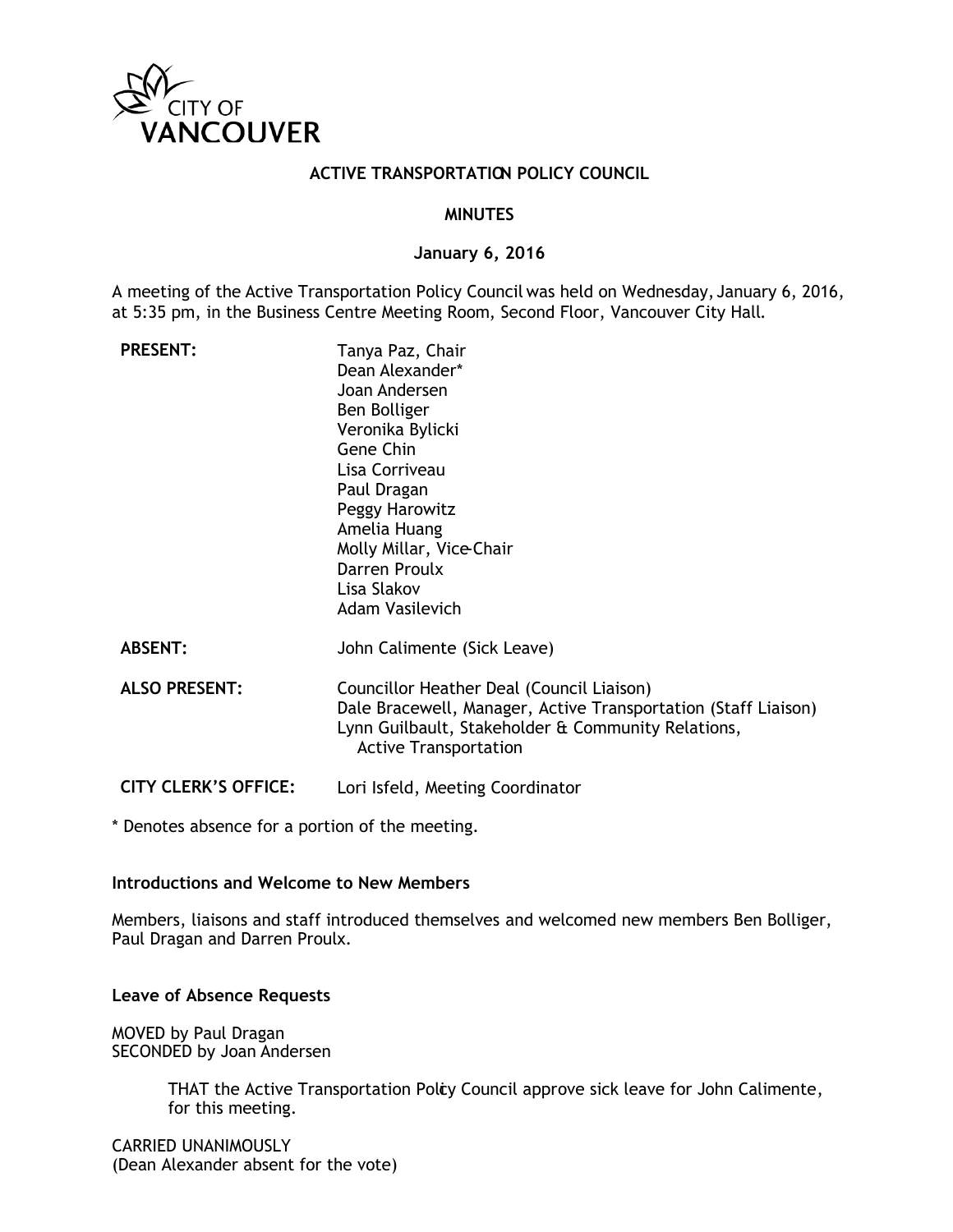## **Approval of Minutes**

MOVED by Eugene Chin SECONDED by Molly Millar

> THAT the minutes of the Active Transportation Policy Council held November 18, 2015, be approved.

CARRIED UNANIMOUSLY (Dean Alexander absent for the vote)

## **2. Council Liaison Update**

The Council Liaison provided updates and discussion ensued on a variety of active transportation topics and matters dealt with at recent Council meeting, including:

- 5-year Cycling Network Additions and Upgrades and clarification regarding new bike routes
- ATPC recommendations regarding Little Mountain development proposal; bike parking and site configuration for active transportation
- Request from Council for ATPC's next top 10 new and upgraded bike routes priority list, to be provided by June, 2016

Discussion also ensued regarding active transportation, sidewalks, and bike lanes near construction. It was agreed to consider a motion on the matter under New Business. The Chair reminded members to report or send photos to 311 regarding any delayed or extended sidewalk or bike lane closures. It was also agreed to schedule a presentation from staff on 2015 update on supporting Active Transportation in construction zones at the February working session.

# **3. Chair Updates**

## **(a) SW Marine Drive**

The Chair advised she spoke to Council on the matter at the Standing Committee meeting on December 10, 2015, and provided a summary of updates made to the project since last meeting.

## **(b) Skateboarding Pilot Project**

The Chair advised she also spoke to Council on this matter at the Standing Committee meeting on December 10, 2015, and provided a summary. Discussion ensued and the Staff Liaison provided input regarding next steps.

## **(c) Davie Village Plaza**

The Chair provided an update on the report to Council addressed at the Standing Committee meeting on December 16, 2015 and thanked staff for the clear support of active transportation within the report.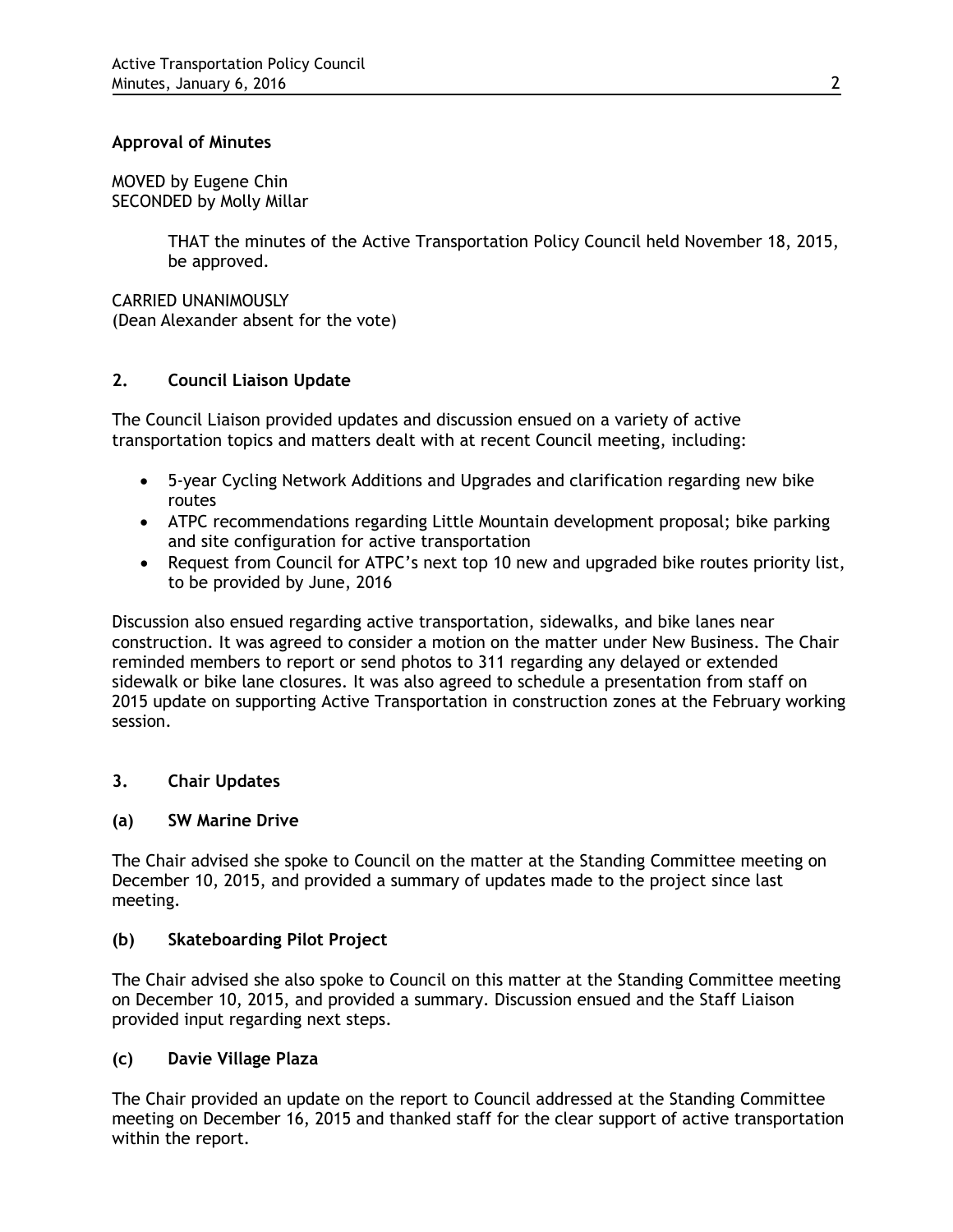#### **(d) Parking Meters**

The Committee discussed issues with locking bikes to parking meters and sign posts.

Following discussion, it was

MOVED by Adam Vasilevich SECONDED by Dean Alexander

> WHEREAS it is already common practice to allow bike locking at parking meters and sign poles in the City of Vancouver, and in Montreal and Toronto.

THEREFORE BE IT RESOLVED

THAT the Active Transportation Policy Council encourages Vancouver City Council and staff to make it legal for bicycles to be locked to parking meters, sign poles, and other City structures.

FURTHER THAT any new or replacement parking meters and meter areas be more bike lock friendly.

AND FURTHER THAT bike-friendly, car parking meters are part of an overall strategy to increase the amount of safe, legal bike parking in the city, in addition to an increase in other types of bike parking.

CARRIED UNANIMOUSLY

## **(e) Illegal Pathway Blocking**

The Committee discussed a problematic section of Seaside Greenway, where fencing is blocking the path at 1000 Beach Avenue, and agreed to consider a motion on the matter under New Business.

## **4. Park Board/School Board Liaison Updates**

None.

## **5. ATPC 2015-2016 Priorities Update**

It was agreed to postpone review of the ATPC 2015 Priorities document to the next working session meeting on February 3, 2016.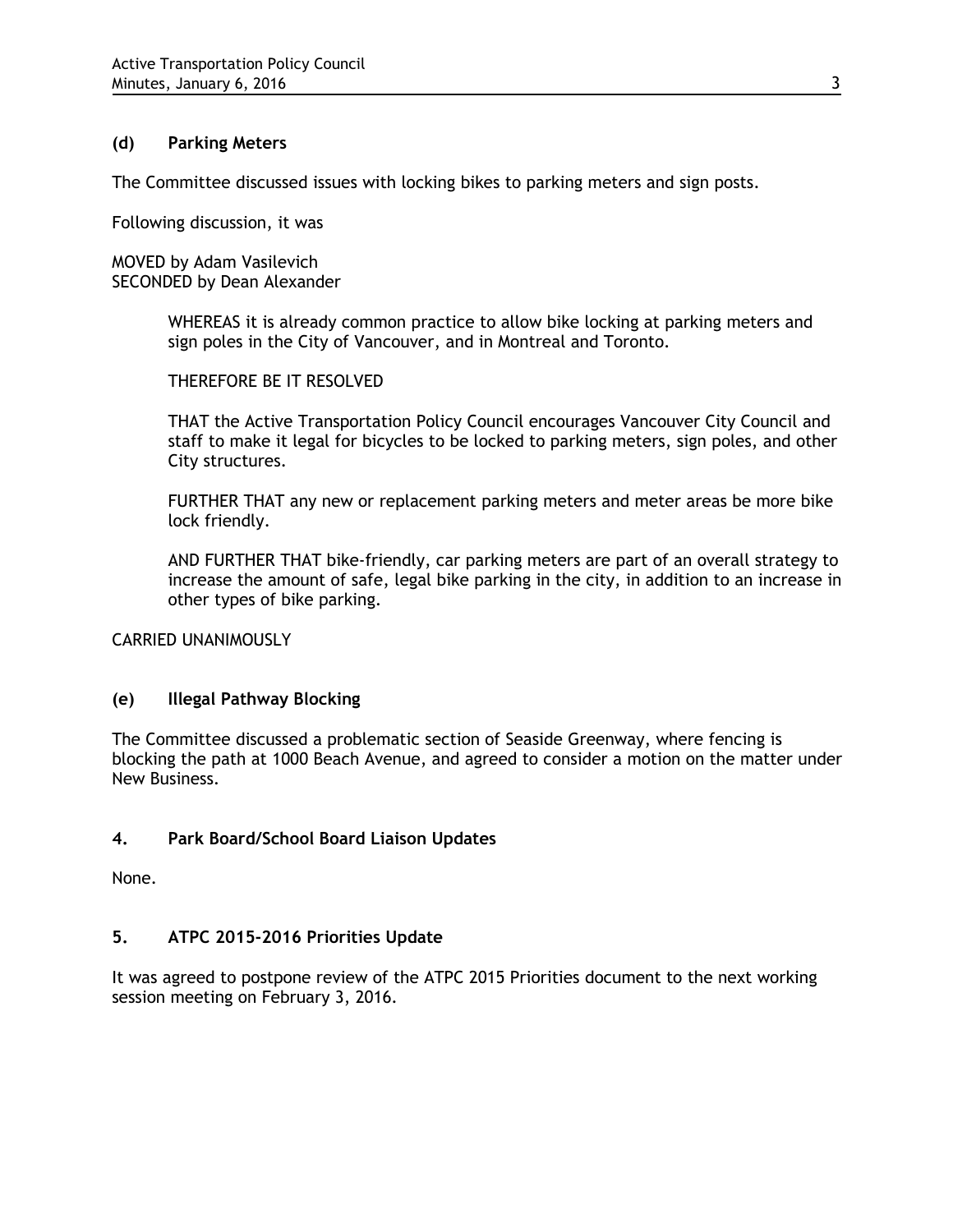## **6. Subcommittee Updates**

## **(a) Projects Subcommittee Update**

*(i) Little Mountain*

The Chair advised that City staff presented the developer's proposal for the Little Mountain site to the Active Transportation Policy Council on December 9, 2015, and noted feedback in a timely manner to City Council was requested.

Following discussion, it was

MOVED by Amelia Huang SECONDED by Lisa Corriveau

#### WHEREAS

- 1. The City of Vancouver Transportation 2040 Plan includes a goal of two thirds of trips be via active transportation by 2040 partly by increasing the number of All Ages and Abilities (AAA) active transportation paths and lanes in the city.
- 2. The City's Greenest City Action Plan encourages safe active transportation infrastructure.
- 3. The City's Renewable City Strategy includes a "Complete Streets" component.
- 4. The Active Transportation Policy Council has had a staff presentation on the Little Mountain development application at its current stage.

#### THEREFORE BE IT RESOLVED

THAT the Active Transportation Policy Council applauds the following component of the Little Mountain development application:

• No motor vehicle entrances or exits via Ontario Street or 37th Avenue; two significant routes in the City's active transportation network.

FURTHER THAT the Active Transportation Policy Council submits the following recommendations with regard to the proposed Little Mountain project:

- The supply of residential car parking should be at the lowest ratio, understood to be 0.8:1 (0.8 car parking stalls for every 1 unit).
- That the supply of commercial and other amenities car parking be at the lowest ratio possible.
- That plans for surface car parking be abandoned.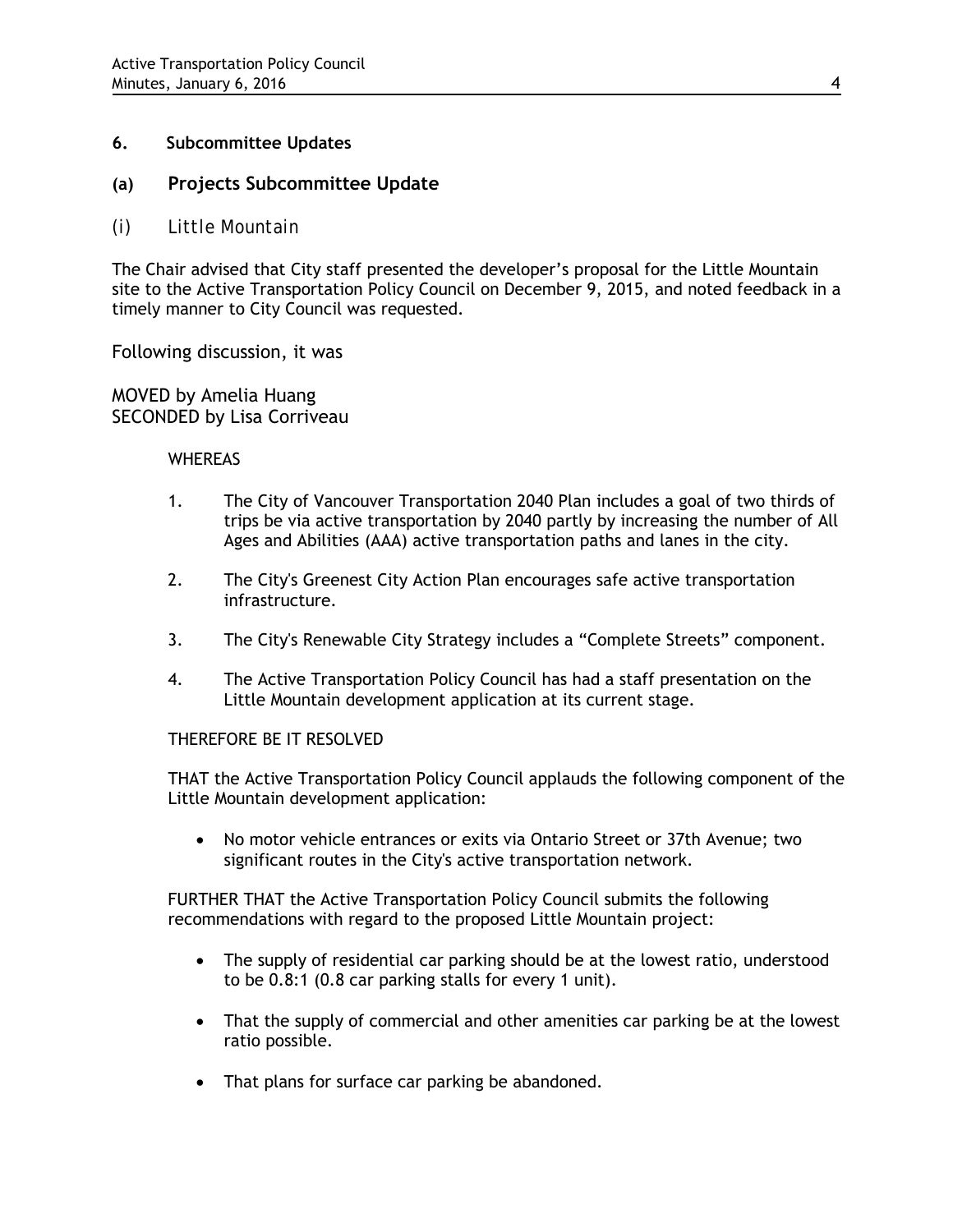- The residential bicycle parking available be increased to space for 1 bike per maximum number of people permitted per unit.
- That outdoor bicycle parking be Grade B parking; covered and well-installed bike racks for maximum use.
- That space for bike sharing be included.
- That multi-use paths (MUPs) be abandoned and paths for pedestrians be delineated from paths for bicycles and other no emission active transportation vehicles.
- That paths for active transportation be safely separated from motor vehicle use.
- That  $35<sup>th</sup>$  Avenue be more like a street bikeway (capacity for bikes at higher speed since this is likely how it will be used).
- That bus stop upgrades including shelter be added and that the plan include pedestrian crosswalks to the bus stops.
- That shadow studies be looked into, making sure the outdoor public spaces such as the plazas and the wedge park not have extensive shadows on them.
- That the treatment of the surface of the paths and plaza be appropriate for All Ages and Abilities (AAA) active transportation use (not too bumpy for people on small wheels or people with disabilities).
- That the plaza disallow motor vehicle use and be separated from vehicle use.
- That the space delineated as public space in this project continue to be public space once operational.

# CARRIED UNANIMOUSLY

*(ii) Parking Working Group*

No report. Dean Alexander agreed to follow up with John Calimente and report out at the next Projects Subcommittee meeting.

# **(b) Policy Subcommittee Update**

*(i) Complete Streets Initiative*

Follow up to draft motion reviewed at the November 18, 2015, meeting. Following discussion, it was agreed to postpone to the next regular meeting on March 2, 2016.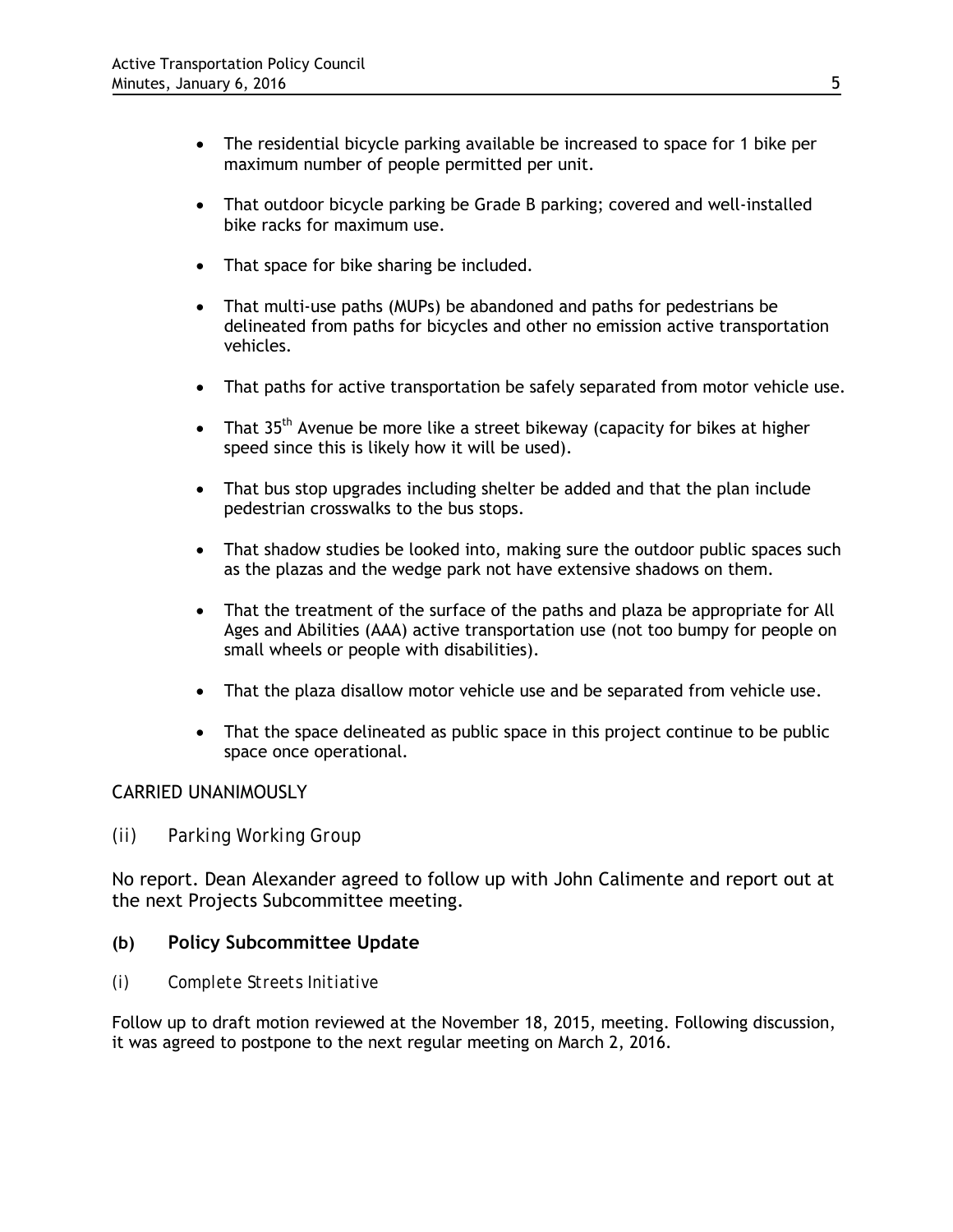# **8. Staff Liaison Update**

Lynn Guilbault and the Staff Liaison provided updates on upcoming activities for the Active Transportation Branch, including public consultation and progress on the following projects:

- Pro Walk Pro Bike Pro Place Conference (September 12-15, 2016)
- South False Creek upcoming consultation
- Cypress Street notification being sent out
- Nelson, Smithe, Cambie, Beatty, Richards upcoming consultation
- Point Grey Road pedestrian improvements
- 10<sup>th</sup> Avenue Bikeway improvement options
- Olympic Village Seawall widening east of Cambie Bridge
- Proposed active transportation corridor on Commercial Drive
- Burrard bridge closure configuration during construction
- Report back to Council on cycling education program
- Bike sharing update: plan to launch late spring/early summer 2016
- Thanked City Clerk for extra help required by increasing number of ATPC regular meetings to 6 per year

New staff member Christine Edward, Planning Analyst, Active Transportation, was introduced.

#### **9. New Business**

## **(a) Obstruction at 1000 Beach Avenue**

In relation to the discussion that took place under Chair Updates, it was

MOVED by Joan Andersen SECONDED by Peggy Harowitz

#### **WHEREAS**

- 1. The seawall section at 1000 Beach Avenue is a key part of Vancouver's active transportation network.
- 2. This section of the seawall is currently obstructed with fencing and signage not approved by the City since at least November 21, 2015, and this is the second time this Strata Council has illegally blocked the seawall in less than two years.
- 3. The City removed planters that previously obstructed this section of the seawall in 2014.
- 4. The fences obstruct use and pose a safety hazard to active transportation users.